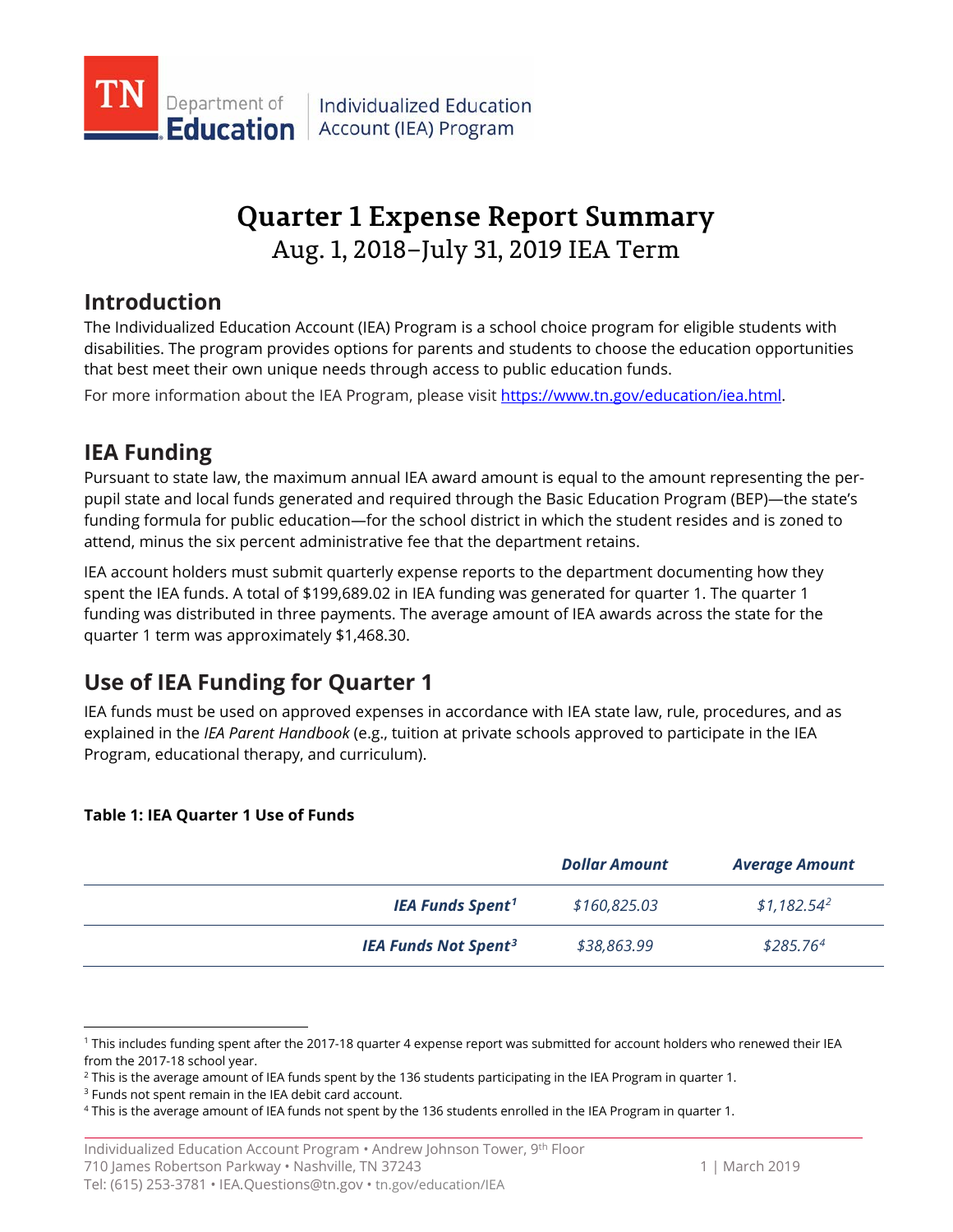

### **Table 2: IEA Quarter 1 Use of Funds by Approval Status**

|                                                                             | <b>Total Amount</b> | <b>Percentage</b> |
|-----------------------------------------------------------------------------|---------------------|-------------------|
| Amount of IEA Funds Spent on Approved Expenses <sup>5</sup>                 | \$157,349.29        | 98%               |
| Amount of IEA Funds Spent on Disallowed Expenses (i.e.,<br><b>Misspent)</b> | \$3,475.74          | 2%                |

### **Table 3: IEA Quarter 1 Misspent Funds[6](#page-1-1)**

|                                                                                                            | <b>Total Amount</b> |  |
|------------------------------------------------------------------------------------------------------------|---------------------|--|
| <b>Amount of Misspent Funds Repaid by Account Holders</b>                                                  | \$3,475.74          |  |
| <b>Amount of Misspent Funds that the Department is</b><br><b>Awaiting Repayment For</b>                    | \$0                 |  |
| <b>Amount of Misspent Funds that the Department is</b><br><b>Awaiting Repayment from Previous Quarters</b> | \$6,499.37          |  |

### **Table 4: IEA Quarter 1 Use of Funds by Approved Expense Category**

| Category                                              | <b>Total Amount Spent</b> | <b>Percentage</b> |
|-------------------------------------------------------|---------------------------|-------------------|
| <b>Private Participating School Tuition</b>           | \$58,629.98               | 37%               |
| <b>Fees Assessed by Private Participating Schools</b> | \$156.67                  | 0%                |

<span id="page-1-1"></span><span id="page-1-0"></span> 5 For a list of approved expenses, see Chapter 8 of the *IEA Parent Handbook*[. http://www.tn.gov/education/iea.](http://www.tn.gov/education/iea) <sup>6</sup>Thirteen of the 136 expense reports submitted included misspent funds.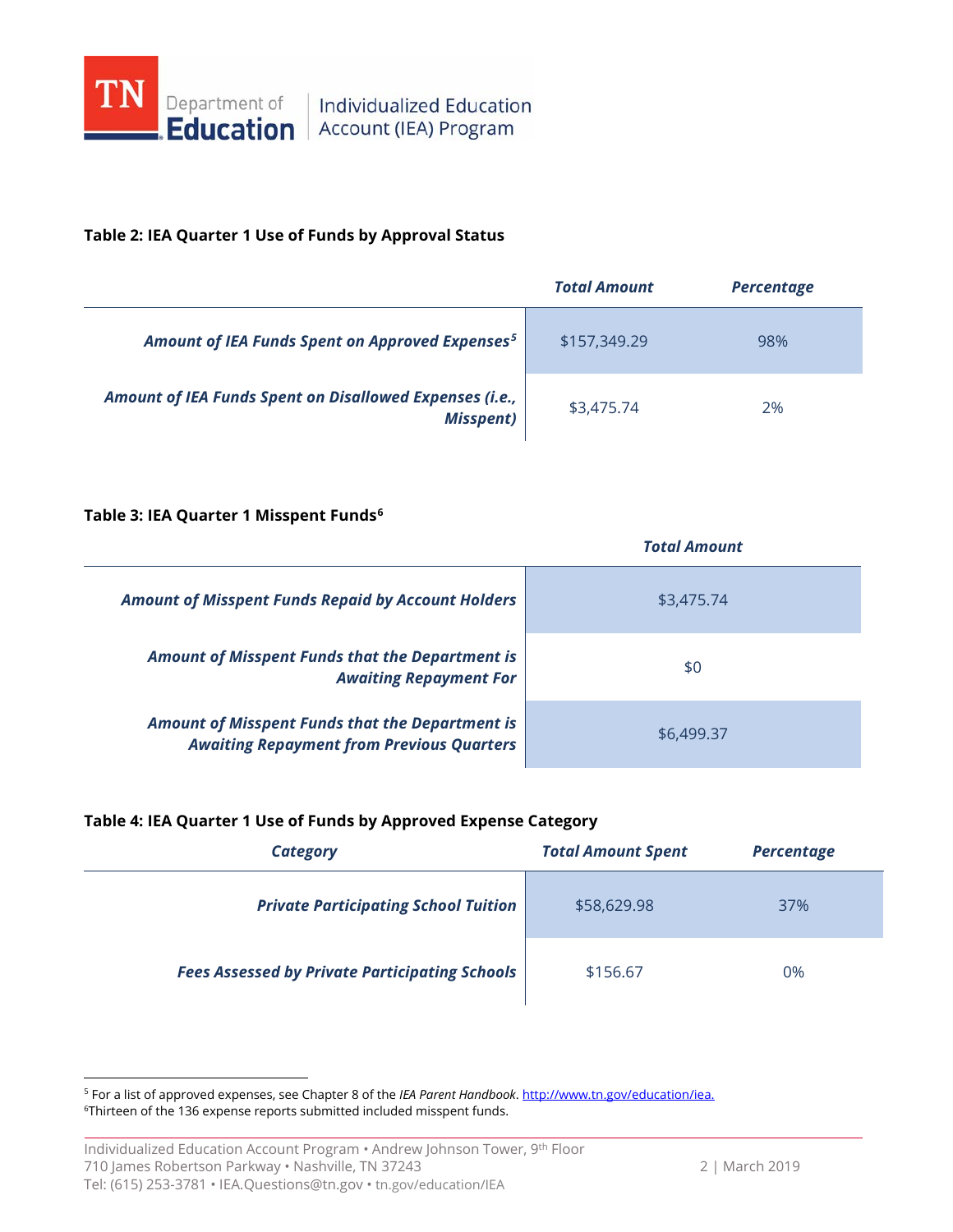

| <b>Category</b>                                            | <b>Total Amount Spent</b> | <b>Percentage</b> |
|------------------------------------------------------------|---------------------------|-------------------|
| <b>Textbooks Required by a Private School</b>              | \$0.00                    | 0%                |
| <b>Online Programs</b>                                     | \$2,309.17                | 1%                |
| <b>Public School Tuition</b>                               | \$0.00                    | 0%                |
| <b>Fees Assessed by the Public School</b>                  | \$0.00                    | 0%                |
| <b>Postsecondary Institution Tuition and Fees</b>          | \$1,234.20                | 1%                |
| <b>Required Textbooks by the Postsecondary Institution</b> | \$0.00                    | 0%                |
| <b>Educational Therapies and Services</b>                  | \$6,548.89                | 4%                |
| <b>Tutoring Services</b>                                   | \$8,645.48                | 5%                |
| <b>Curriculum</b>                                          | \$14,572.59               | 9%                |
| <b>Computer Hardware and Technological Devices</b>         | \$25,497.93               | 16%               |
| <b>Transportation Service Provider Fees</b>                | \$240.00                  | 0%                |
| <b>Testing Fees</b>                                        | \$145.00                  | 0%                |
| <b>530 Coverdell Plan Contributions</b>                    | \$4,000.00                | 3%                |